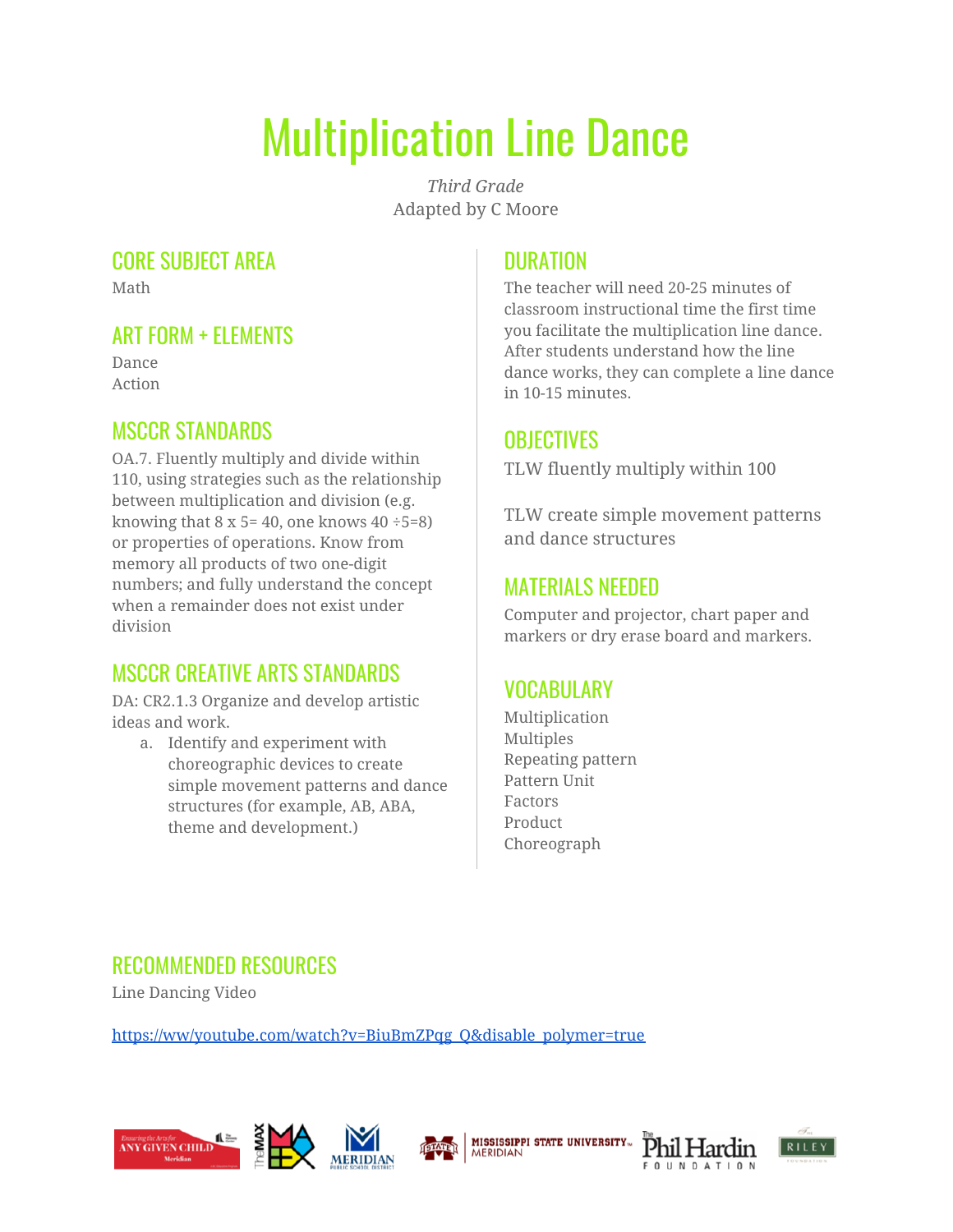#### LESSON SEQUENCE

Students will learn to perform a Multiplication Line Dance using groups of 4. We will be performing the 4 times table and learning the numbers that are multiples of 4. There will be a moving repeating pattern in line. Since the focus is on multiples of 4, the pattern unit will be a group of 4 moves. The group moves will be "left cross, right cross, arms out, clap." The teacher and students will practice the moves together so that everyone knows how to perform when they join the line dance. Students will practice the moves, "left, cross, right cross, arms out, clap."

#### **EXAMPLE:**

**Teacher:** Brandon, you will be the first line dancer. Your job will be to show the first group 4 dance moves. The moves are "left cross, right cross, arms out, clap."

**Teacher:** Please show us and the group the 4 moves. (Brandon does the four dance moves) Good job, now perform your moves and count "1,2,3,4" as you move.

**Teacher:** Class, we saw Brandon perform 1 group of 4 moves. How many moves were performed in all? (4 moves)

What multiplication sentence represents our Line Dance so far? (1 group of  $4 = 4$  or  $1 \times 4 = 4$ )

**Teacher to another hypothetical student:** Ellie, please write that on the board.

1 group of  $4 = 1 \times 4 = 4$ 

**Teacher:** Elaina, you will be the second line dancer. Let me see you perform the pattern unit. Elaina demonstrates.

In the line dance, Brandon performs the first group of 4 moves, counting numbers, "1,2,3,4."

**Elaina,** you will perform the 2nd group of 4 moves. What four number will you count as you move? Elaina counts, "5,6,7,8."

Brandon and Elaina, show us the Line Dance! Brandon moves and counts, "1,2,3,4" then Elaina moves and counts, "5,6,7,8."

Class, we saw Brandon and Elaina perform 3 groups of 4 moves. How many did they perform in all? **(8)** What multiplication number sentence represents our Line Dance now? (2 x 4 = 8) Quentin, add this to the chart on the board:

#### **1 group of 4 = 4 1 x 4= 4 2 groups of 4 = 8 2 x 4 = 8**

**Will,** you will be the third line dancer. Let me see you perform the pattern unit. Will demonstrates.

In the Line Dance, Brandon performs the first group of 4 moves, counting the numbers, "1,2,3,4." Elaina performs the 2nd group of 4 moves, counting, "5,6,7,8." Will, what four numbers will you count as you move? Will counts, "9, 10. 11, 12."

Class, we saw Brandon, Elaina and Will perform 3 groups of 4 moves. How many moves were performed in all? **(12)** Randy, please add this to the chart on the board.

1 group of  $4 = 4$  1 s  $4 = 4$  2 groups of  $4 = 8$  2 x  $4 = 8$  3 groups of  $4 = 12$  3 x  $4 = 12$ 





Phil Hardin

COUNDATION